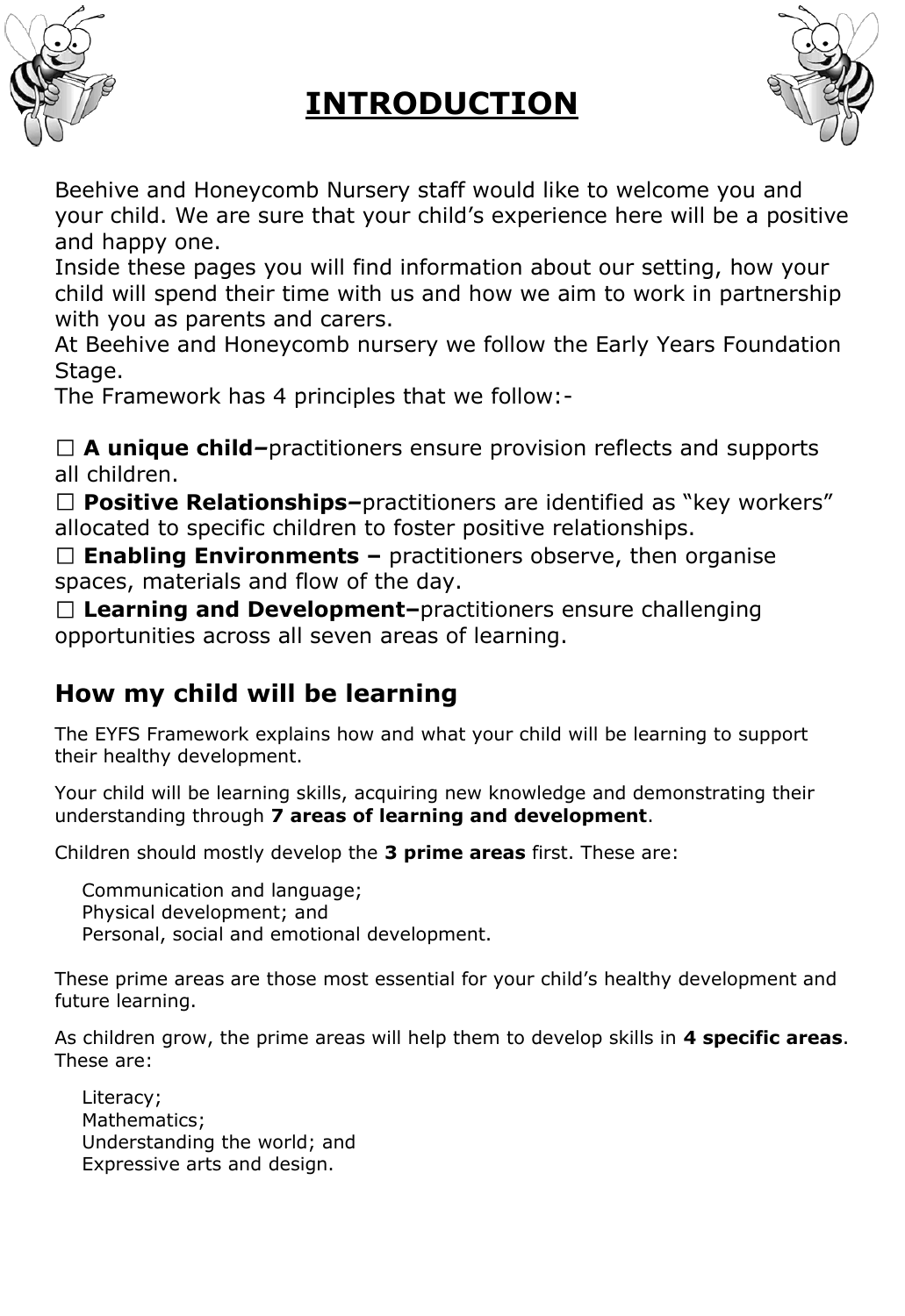These 7 areas are used to plan your child's learning and activities. The professionals teaching and supporting your child will make sure that the activities are suited to your child's unique needs. This is a little bit like a curriculum in primary and secondary schools, but it's suitable for very young children, and it's designed to be really flexible so that staff can follow your child's unique needs and interests.

Children in the EYFS learn by playing and exploring, being active, and through creative and critical thinking which takes place both indoors and outside.

You can find the **Early Years Foundation Stage** which includes the early learning goals at [www.foundationyears.org.uk.](http://www.foundationyears.org.uk/) The foundation years website also includes a range of resources and contacts.

## Your Child's First Day

For some children, Beehive and Honeycomb Nursery will be the first experience of being away from their family for a long period of time.

Your child's settling in period is our priority as we want to ensure it is as successful as possible. Before your child's first day you will be asked to complete some forms to help us get to know your child a little better.

A member of management will meet and greet you on your child's first day.

They will talk to you and ask you to complete an 'All about Me' form. While you are filling in the form, your child's key worker will interact with your child to start building a relationship.

Once your child is settled, please say goodbye to them and leave. If your child is crying or unsettled, please don't worry. Usually it only takes a few minutes for them settle down. If your child finds settling difficult, your child's key worker will work in partnership with you and put a settling in plan in place.

If your child becomes distressed, a member of the nursery team will contact you.

## A Day in Beehive and Honeycomb Nursery

### Learning *Through Play:*

We believe *children* learn through play-based experiences and opportunities.

All activities available for children to access are play-based. Children are encouraged to make choices about how they play and with what, who they interact with and where they prefer to do their learning. At Beehive and Honeycomb nursery, children are able to learn both indoors and outdoors. The Nursery has an outdoor policy which means the outdoor environment is available to children throughout their session. We encourage all children to be confident and independent learners.

### *Adult-Led Activities:*

Adult-led activities are those which adults initiate based on children's interest. Activities are focused with a small group of children.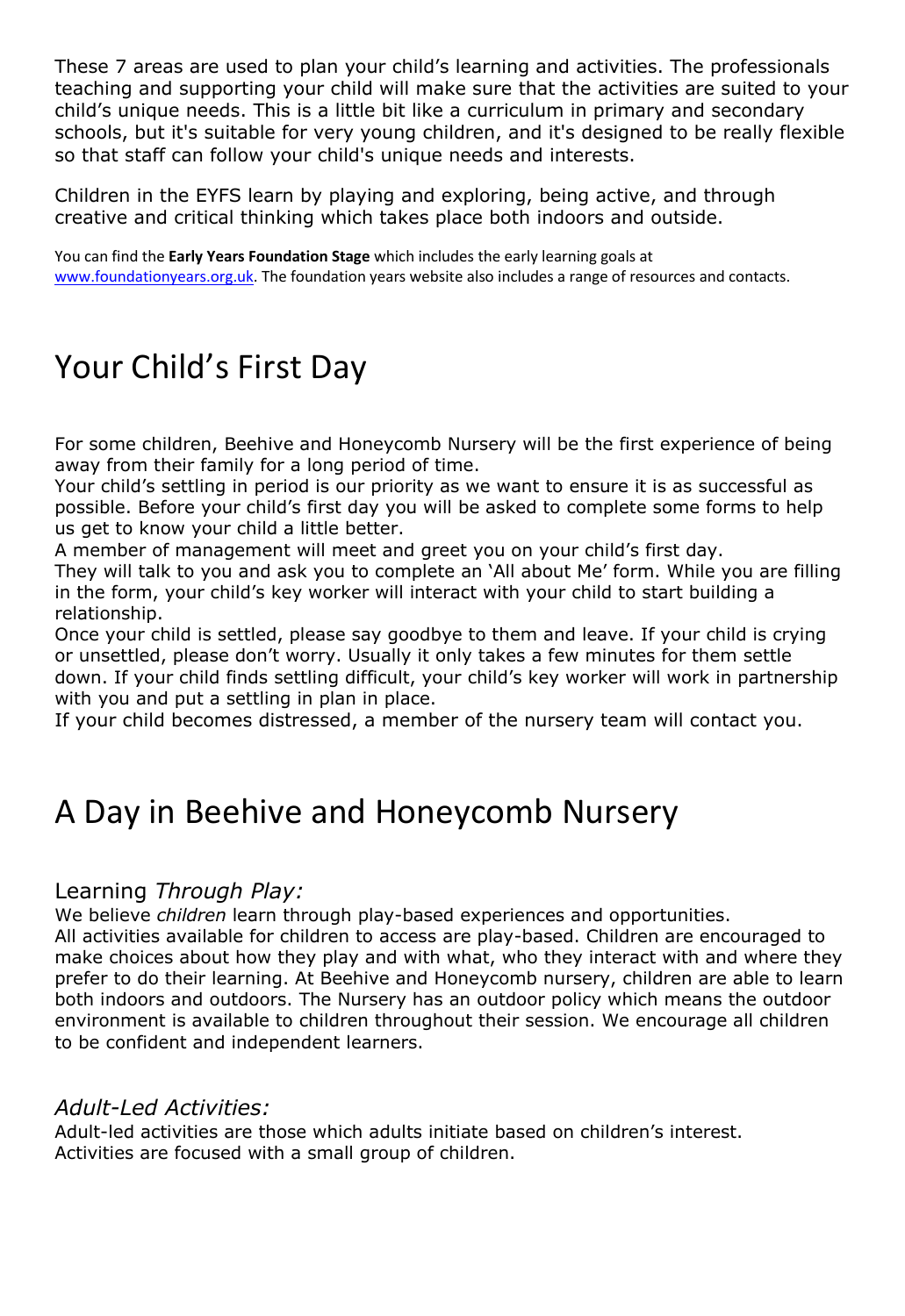### *Whole Group Activities:*

During the session children will be encouraged to participate in large group activities. The activities are aimed at developing children's confidence and social skills. Large group activities include parachute games, circle games, circle time and stories.

### *Learning Journals:*

Your child will be given an individual learning journal. It will contain photos, observations and children's work. It is used to track your child's progress and inform planning. You can look at your child's learning journal once a month and contribute to it through the use of WOW cards. These are cards that you fill in recording significant moments of learning that you have observed at home. More information will follow when your child starts nursery.

### *Snack Table:*

During your child's session, the snack table will be available for children to access independently. A variety of fresh fruits, water and milk will be available at all times.

## Parent Partnership

We aim to work in close partnership with you as parents and carers. We will do this by newsletters, updates and the parent/carer information board. Learning journals can be viewed by arrangement and parents are encouraged to share information to contribute to their child's journal. If you have anything you would like to share with us, or any concerns, we have an open door policy at the beginning and end of each session where you can come and speak to a member of the team. There is also a suggestion box located in the entrance lobby and parents are encouraged to give their views.

### Key Worker:

Your child's key worker will have overall responsibility for tracking and observing your child's development and all staff members are responsible for your child during each session. If your child's key worker is not available, you may speak to any member of the Nursery Team.

# 'Safeguarding Children'

At Beehive and Honeycomb we believe that all children and young people are precious. We all want them to grow up happy and healthy and make the best of all their talents. In our work with children, it is our duty to ensure that children are Safeguarded at all times.

If you have any questions, please ask to see our Safeguarding Policy.

The Nursery is committed to promoting the health and welfare of all children and if staff see signs which suggest that one of the children may have been a victim of abuse, staff will (as is required by law) follow the procedures laid down by the Area Child protection Committee.

NB. Such action in no way infers that any parent/carer or other individual is being accused of wrong doing.

A full version of the Nursery's Child Protection Policy is available upon request.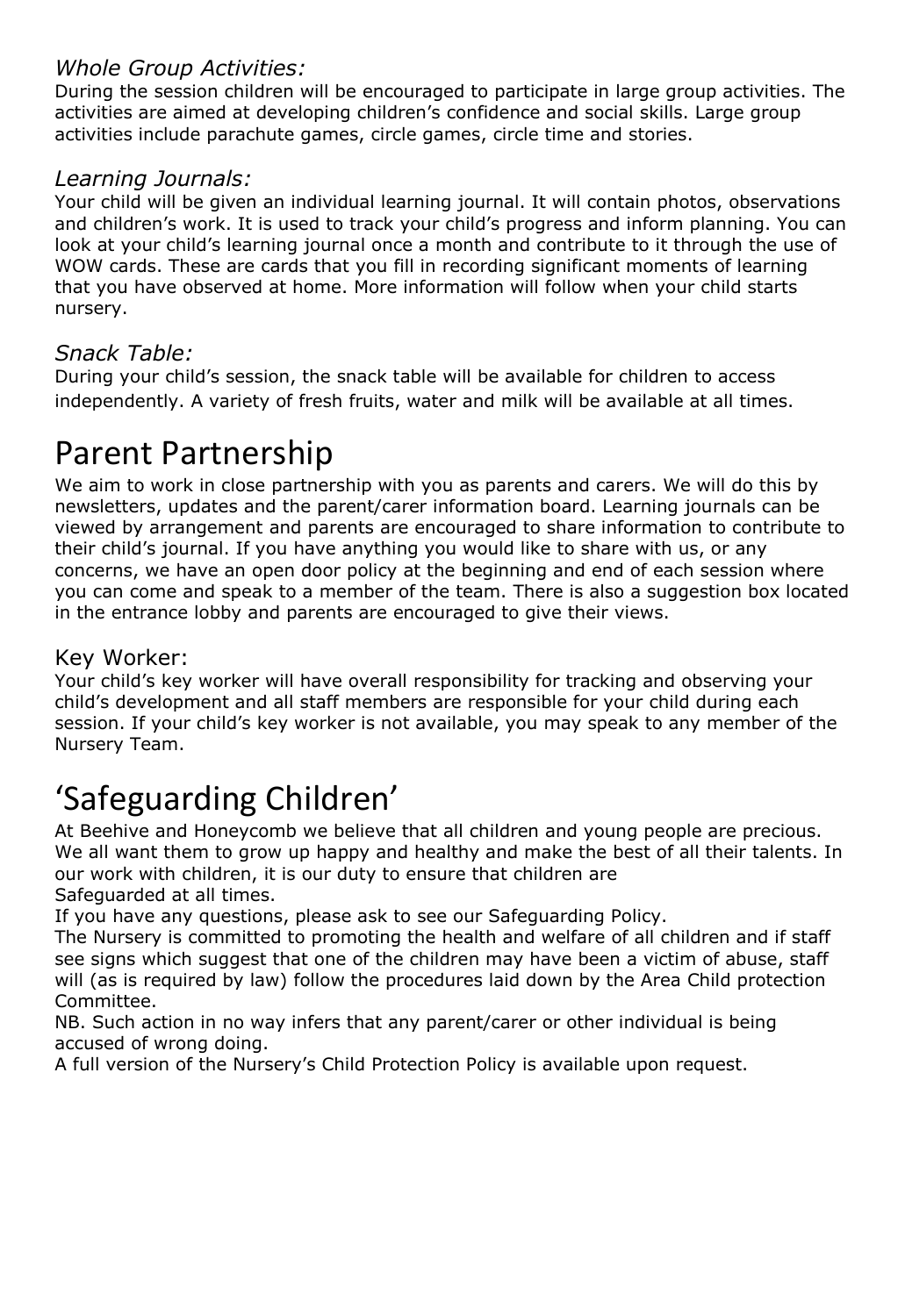# Session Times

We offer flexible sessions five days a week from 9.00 to 3.00 Monday to Friday. Please ensure you collect your child on time, as children often become distressed when their parents/carers are late.

# Uniform

Beehive and Honeycomb logo gold t-shirt

Beehive and Honeycomb logo book bag

### **Please ensure that your child has a suitable winter coat.**

All items with logos can be purchased from us

Sun hats must be brought in during the summer, and please apply sun cream to your child before their session.

### **Footwear**

Please ensure your child wears comfortable and suitable footwear at all times.

### **Spare Clothes**

Please provide your child with a spare set of clothes for each session.

Spare clothes can be left in a bag on the coat stand.

Please ensure no plastic bags are brought in and left in the Nursery.

### *Please make sure items are all clearly labelled with your child's name.*

## **Jewellery**

Children are not allowed to wear jewellery, apart from stud earrings.

# Absence

If your child is going to be absent from Nursery please call to let us know on 01753 662987 or Tracy on 07775814340.

# Personal Information

Please remember to update your contact details on a regular basis and inform us of any changes to your circumstances.

# "Need to Know"Policy

Information about families will only be shared on a "Need to Know" basis. It is considered that all staff 'Need to Know' about the following: *Medication Dietary Needs Collection of children Sensory impairment of child or carer Behaviour strategies Child Protection Register and issues Languages Health issues related to the child e.g. allergies , asthma, eczema and any other health concerns*